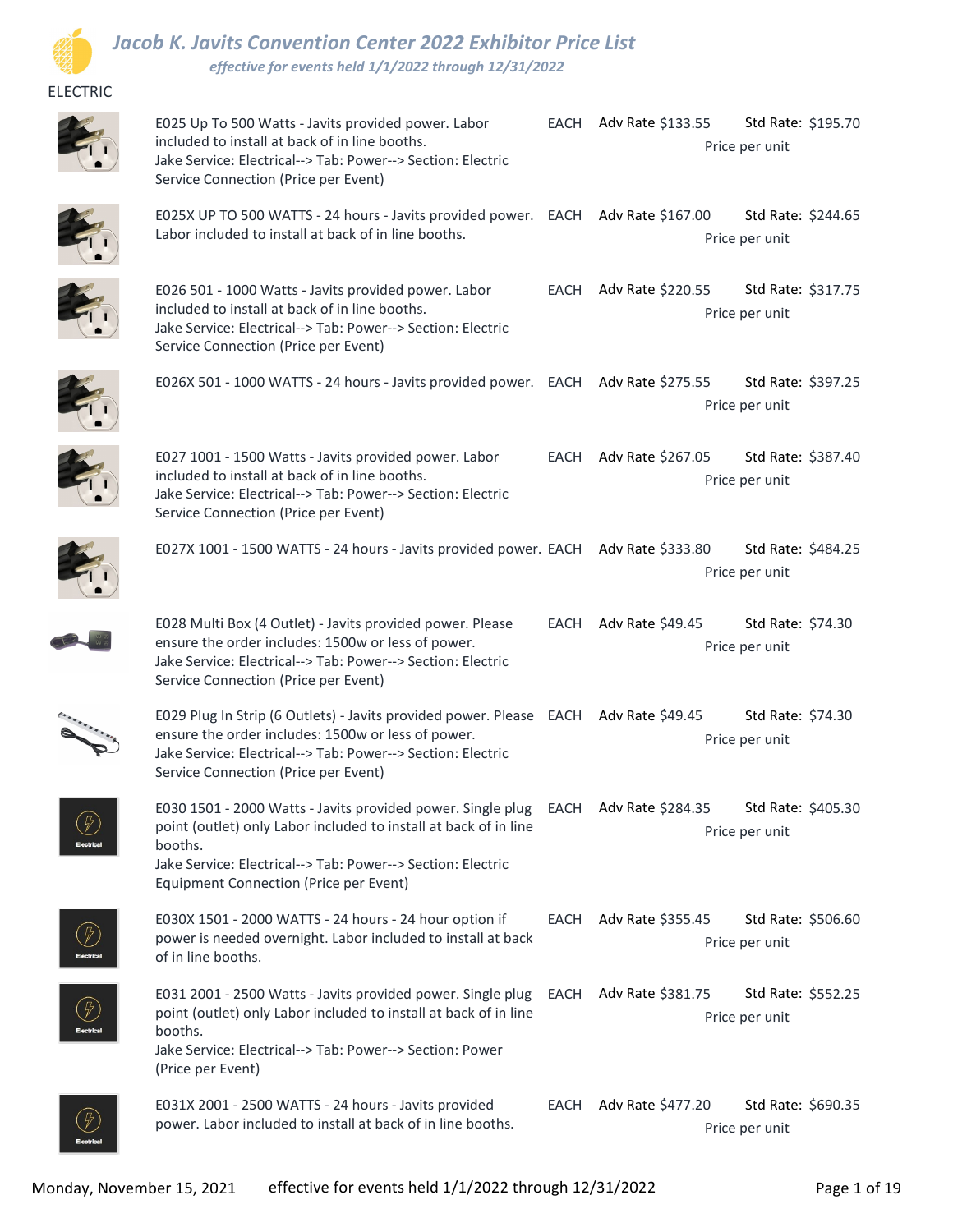|                                                | <b>Jacob K. Javits Convention Center 2022 Exhibitor Price List</b><br>effective for events held 1/1/2022 through 12/31/2022                                                                     |      |                                                                    |  |
|------------------------------------------------|-------------------------------------------------------------------------------------------------------------------------------------------------------------------------------------------------|------|--------------------------------------------------------------------|--|
| $(\%)$                                         | E247 1 Phase 208V To 30 Amps - Javits provided power.<br>Labor included to install at back of in line booths.<br>Jake Service: Electrical--> Tab: Power--> Section: Power<br>(Price per Event)  |      | EACH Adv Rate \$534.35<br>Std Rate: \$774.85<br>Price per unit     |  |
|                                                | E247X 1 PHASE 208V TO 30 AMPS - 24 hours - Javits<br>provided power. Labor included to install at back of in line                                                                               |      | EACH Adv Rate \$667.95<br>Std Rate: \$968.50<br>Price per unit     |  |
| $\left( \begin{matrix} P \end{matrix} \right)$ | E248 1 Phase 208V 31-60 Amps - Javits provided power.<br>Labor included to install at back of in line booths.<br>Jake Service: Electrical--> Tab: Power--> Section: Power<br>(Price per Event)  |      | EACH Adv Rate \$774.85<br>Std Rate: \$1,127.50<br>Price per unit   |  |
| $\left(\frac{\pi}{2}\right)$                   | E248X 1 PHASE 208V 31-60 AMPS - 24 hours - Javits provided EACH Adv Rate \$968.50<br>power. Labor included to install at back of in line booths.                                                |      | Std Rate: \$1,409.65<br>Price per unit                             |  |
| $\left(\frac{1}{2}\right)$                     | E249 1 Phase 208V 61-100 Amps - Javits provided power.<br>Labor included to install at back of in line booths.<br>Jake Service: Electrical--> Tab: Power--> Section: Power<br>(Price per Event) |      | EACH Adv Rate \$1,162.00<br>Std Rate: \$1,690.00<br>Price per unit |  |
|                                                | E249X 1 PHASE 208V 61-100 AMPS - 24 hours - Javits<br>provided power. Labor included to install at back of in line<br>booths.                                                                   |      | EACH Adv Rate \$1,453.00<br>Std Rate: \$2,113.00<br>Price per unit |  |
|                                                | E254 3 Phase 208V To 30 Amps - Javits provided power.<br>Labor included to install at back of in line booths.<br>Jake Service: Electrical--> Tab: Power--> Section: Power<br>(Price per Event)  |      | EACH Adv Rate \$616.70<br>Std Rate: \$898.30<br>Price per unit     |  |
|                                                | E254X 3 PHASE 208V TO 30 AMPS - 24 hours - Javits<br>provided power. Labor included to install at back of in line                                                                               |      | EACH Adv Rate \$770.85<br>Std Rate: \$1,122.90<br>Price per unit   |  |
|                                                | E255 3 Phase 208V 31-60 Amps - Javits provided power.<br>Labor included to install at back of in line booths.<br>Jake Service: Electrical--> Tab: Power--> Section: Power<br>(Price per Event)  |      | EACH Adv Rate \$851.55<br>Std Rate: \$1,232.50<br>Price per unit   |  |
| (F)                                            | E255X 3 PHASE 208V 31-60 AMPS - 24 hours - Javits provided EACH Adv Rate \$1,065.00<br>power. Labor included to install at back of in line booths.                                              |      | Std Rate: \$1,541.00<br>Price per unit                             |  |
| $\circled{F}$                                  | E256 3 Phase 208V 61-100 Amps - Javits provided power.<br>Labor included to install at back of in line booths.<br>Jake Service: Electrical--> Tab: Power--> Section: Power<br>(Price per Event) | EACH | Adv Rate \$1,221.00<br>Std Rate: \$1,761.00<br>Price per unit      |  |
| $\left(\frac{1}{\ell}\right)$                  | E256X 3 PHASE 208V 61-100 AMPS - 24 hours - Javits<br>provided power. Labor included to install at back of in line<br>booths.                                                                   | EACH | Adv Rate \$1,527.00<br>Std Rate: \$2,202.00<br>Price per unit      |  |
|                                                | E232X 3 PHASE 208V 101-200 AMP -24 Hr - Javits provided<br>power. Labor included to install at back of in line booths.                                                                          |      | EACH Adv Rate \$3,358.00<br>Std Rate: \$3,358.00<br>Price per unit |  |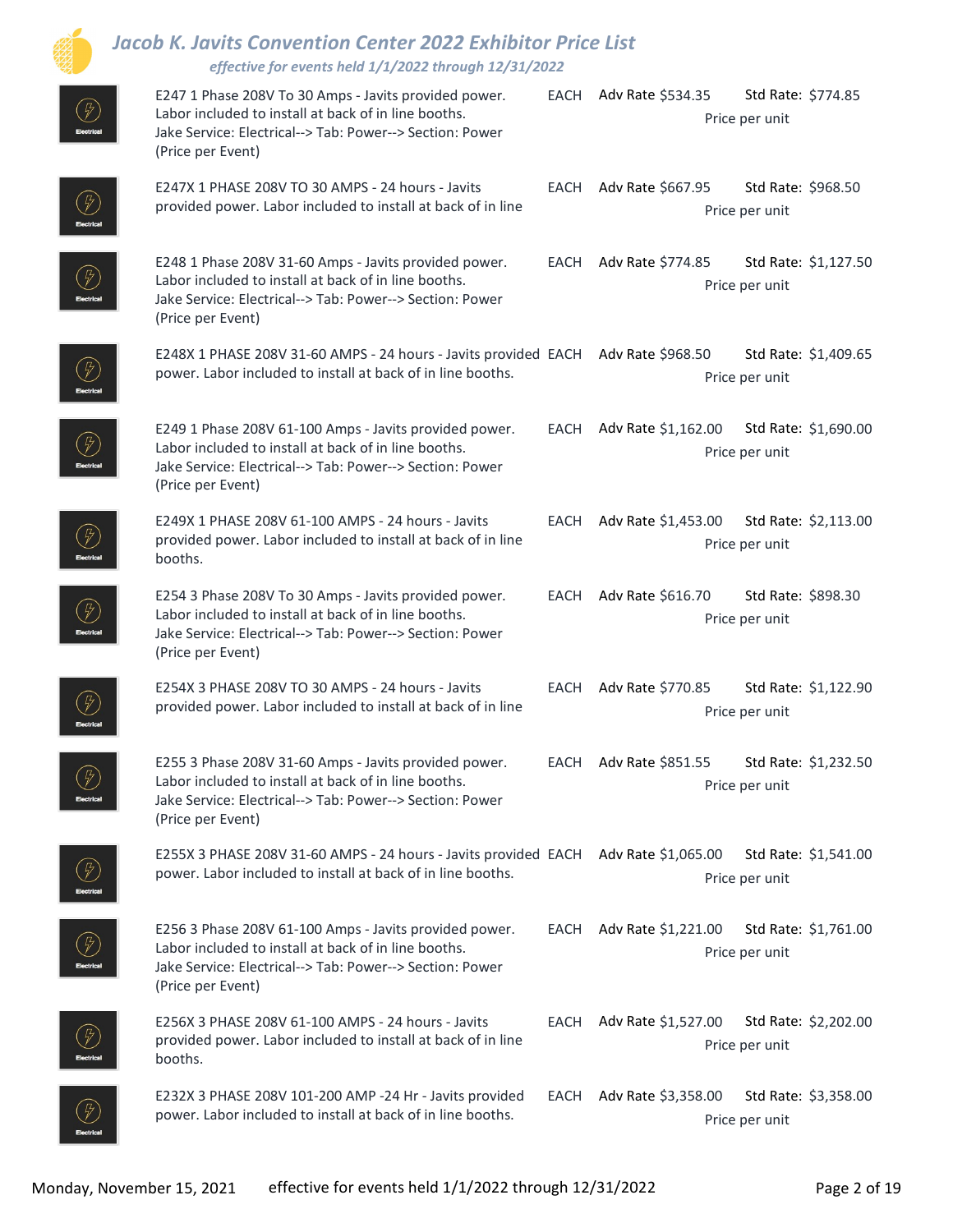|                              | <b>Jacob K. Javits Convention Center 2022 Exhibitor Price List</b><br>effective for events held 1/1/2022 through 12/31/2022                                                                                                                                    |      |                                                                 |
|------------------------------|----------------------------------------------------------------------------------------------------------------------------------------------------------------------------------------------------------------------------------------------------------------|------|-----------------------------------------------------------------|
|                              | E233X 3 PHASE 208V 201-400 AMP -24 Hr - Javits provided<br>power. Labor included to install at back of in line booths.                                                                                                                                         |      | EACH Adv Rate \$5,444.00 Std Rate: \$7,893.00<br>Price per unit |
| $\left(\frac{D}{D}\right)$   | E268X 1 PHASE 460V TO 30 AMPS -24 Hr                                                                                                                                                                                                                           |      | EACH Adv Rate \$1,453.00 Std Rate: \$2,113.00<br>Price per unit |
|                              | E269X 1 PHASE 460V 31-60 AMPS -24 Hr                                                                                                                                                                                                                           |      | EACH Adv Rate \$1,790.00 Std Rate: \$2,435.00<br>Price per unit |
|                              | E261X 3 PHASE 460V TO 30 AMPS -24 Hr                                                                                                                                                                                                                           |      | EACH Adv Rate \$1,599.00 Std Rate: \$2,001.00<br>Price per unit |
| $\left(\frac{\pi}{2}\right)$ | E262X 3 PHASE 460V 31-60 AMPS -24 Hr                                                                                                                                                                                                                           |      | EACH Adv Rate \$1,909.00 Std Rate: \$2,385.00<br>Price per unit |
|                              | E263X 3 PHASE 460V 61-100 AMPS -24 Hr                                                                                                                                                                                                                          |      | EACH Adv Rate \$1,952.00 Std Rate: \$2,496.00<br>Price per unit |
|                              | E032 1 120 W Flood Lamp Clamp On Assembly - Floodlight<br>with a clamp to clip on. Power included<br>Jake Service: Electrical--> Tab: Lights --> Section: Lighting<br>(Price Per Event)                                                                        |      | EACH Adv Rate \$199.75<br>Std Rate: \$287.85<br>Price per unit  |
|                              | E033 2 120 W Flood Lamp Goose Neck - Floodlight with 2<br>bulbs. Please note: Attachment to booth may differ from the<br>product image. Power included<br>Jake Service: Electrical--> Tab: Lights --> Section: Lighting<br>(Price Per Event)                   |      | EACH Adv Rate \$240.60<br>Std Rate: \$346.55<br>Price per unit  |
|                              | E082 150 Watt Skanda Light Assembly - Standard Skanda<br>light. Power included<br>Jake Service: Electrical--> Tab: Light--> Section: Lighting<br>(Price Per Event)                                                                                             |      | EACH Adv Rate \$211.85<br>Std Rate: \$303.35<br>Price per unit  |
|                              | E080 1 300W Post Light Quartz, Assembly - Standard Post<br>light. Power included<br>Jake Service: Electrical--> Tab: Light--> Section: Lighting<br>(Price Per Event)                                                                                           |      | EACH Adv Rate \$217.55<br>Std Rate: \$316.55<br>Price per unit  |
|                              | E055 Led Par-Can Assembly - Standard Par-Can lights. Power EACH Adv Rate \$446.60<br>included<br>Jake Service: Electrical--> Tab: Light--> Section: Lighting<br>(Price Per Event)                                                                              |      | Std Rate: \$558.15<br>Price per unit                            |
|                              | E002 Leko Light, 575 Watts Assembly Please ensure the<br>order includes: sufficient capacity electrical power.<br>Installation and removal labor will be billed separately<br>Jake Service: Electrical--> Tab: Light--> Section: Lighting<br>(Price Per Event) | Each | Adv Rate \$161.15<br>Std Rate: \$161.15<br>Price per unit       |